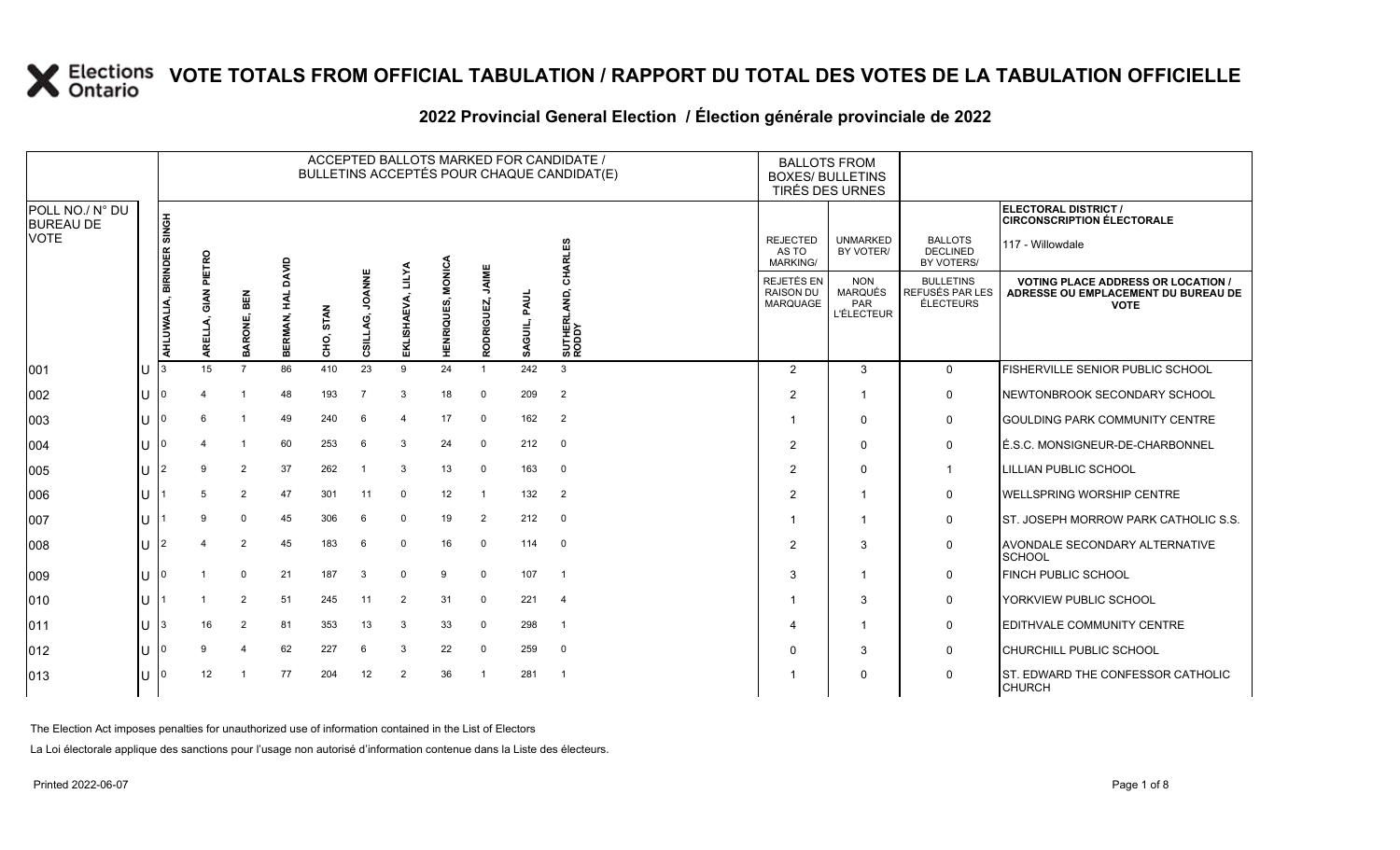|                                             |     | ACCEPTED BALLOTS MARKED FOR CANDIDATE /<br>BULLETINS ACCEPTÉS POUR CHAQUE CANDIDAT(E) |          |                |                     |           |                           |                             |                                    |                            |                 |                         |  |                                            | <b>BALLOTS FROM</b><br><b>BOXES/ BULLETINS</b><br>TIRÉS DES URNES |                                                         |                                                                                                 |
|---------------------------------------------|-----|---------------------------------------------------------------------------------------|----------|----------------|---------------------|-----------|---------------------------|-----------------------------|------------------------------------|----------------------------|-----------------|-------------------------|--|--------------------------------------------|-------------------------------------------------------------------|---------------------------------------------------------|-------------------------------------------------------------------------------------------------|
| POLL NO./ N° DU<br><b>BUREAU DE</b><br>VOTE |     | <b>H</b> SIK                                                                          |          |                |                     |           |                           |                             |                                    |                            |                 |                         |  |                                            |                                                                   |                                                         | ELECTORAL DISTRICT /<br><b>CIRCONSCRIPTION ÉLECTORALE</b>                                       |
|                                             |     |                                                                                       | PIETRO   |                | DAVID               |           |                           |                             |                                    |                            |                 | ທ<br>Ŵ.                 |  | <b>REJECTED</b><br>AS TO<br>MARKING/       | <b>UNMARKED</b><br>BY VOTER/                                      | <b>BALLOTS</b><br><b>DECLINED</b><br>BY VOTERS/         | 117 - Willowdale                                                                                |
|                                             |     | AHLUWALIA, BIRINDER                                                                   | ₹        | BEN<br>BARONE, | 칯<br><b>BERMAN,</b> | CHO, STAN | <b>JOANNE</b><br>CSILLAG, | <b>LILYA</b><br>EKLISHAEVA, | <b>MONICA</b><br><b>HENRIQUES,</b> | JAIME<br><b>RODRIGUEZ,</b> | PAUL<br>SAGUIL, | 줄<br>SUTHERI<br>RODDY   |  | REJETÉS EN<br><b>RAISON DU</b><br>MARQUAGE | <b>NON</b><br><b>MARQUÉS</b><br>PAR<br><b>L'ÉLECTEUR</b>          | <b>BULLETINS</b><br>REFUSÉS PAR LES<br><b>ÉLECTEURS</b> | <b>VOTING PLACE ADDRESS OR LOCATION /</b><br>ADRESSE OU EMPLACEMENT DU BUREAU DE<br><b>VOTE</b> |
| 014                                         | IU  |                                                                                       |          | 2              | 121                 | 453       | 12                        | $\Omega$                    | 38                                 | $\mathbf{1}$               | 313             | $\overline{1}$          |  | $\mathbf{1}$                               | $\Omega$                                                          | $\mathbf{0}$                                            | MCKEE PUBLIC SCHOOL                                                                             |
| 015                                         | IU  | I2                                                                                    | 2        | $\mathbf 0$    | 56                  | 324       | $\overline{7}$            | 2                           | 16                                 | 0                          | 190             | $\overline{1}$          |  | $\Omega$                                   | $\overline{\mathbf{1}}$                                           | 0                                                       | <b>EARL HAIG SECONDARY SCHOOL</b>                                                               |
| 016                                         | IU  |                                                                                       | 9        | $\overline{2}$ | 64                  | 284       | 9                         |                             | 17                                 | 0                          | 213             | $\overline{4}$          |  | -1                                         | $\overline{2}$                                                    | 0                                                       | ST. ELIZABETH OF HUNGARY PARISH                                                                 |
| 017                                         | ΙU  |                                                                                       | 4        | $\mathbf 0$    | 67                  | 175       | 6                         | $\mathbf 0$                 | 19                                 | 0                          | 184             | $\overline{\mathbf{0}}$ |  | $\Omega$                                   | $\Omega$                                                          | $\mathbf{1}$                                            | <b>SPRING GARDEN CHURCH</b>                                                                     |
| 018                                         | IU  | I2                                                                                    | 15       | $\overline{2}$ | 80                  | 242       | 8                         | -1                          | 26                                 | 2                          | 321             | $\overline{1}$          |  | -1                                         | $\overline{\mathbf{1}}$                                           | 0                                                       | <b>AVONDALE PUBLIC SCHOOL</b>                                                                   |
| 019                                         | IU  |                                                                                       | 5        | $\mathbf{1}$   | 41                  | 170       | 7                         | $\mathbf 0$                 | 20                                 | 0                          | 185             | $\overline{\mathbf{3}}$ |  | -1                                         | $\overline{\mathbf{1}}$                                           | $\mathbf 0$                                             | NORTH YORK CENTRAL LIBRARY                                                                      |
| 020                                         | IU  |                                                                                       | 3        | 0              | 68                  | 273       | 12                        | 2                           | 60                                 | $\mathbf 0$                | 227             | $\overline{0}$          |  | 3                                          | $\overline{\mathbf{1}}$                                           | 0                                                       | <b>CAMERON PUBLIC SCHOOL</b>                                                                    |
| 021                                         | IU  |                                                                                       | 8        | $\overline{2}$ | 32                  | 186       | 2                         | $\mathbf 0$                 | 29                                 | 0                          | 162             | $\overline{0}$          |  | $\Omega$                                   | $\Omega$                                                          | 0                                                       | LANSING UNITED CHURCH                                                                           |
| 400                                         | IU  |                                                                                       | $\Omega$ | 3              | 11                  | 100       | $\overline{2}$            | $\Omega$                    | $\overline{2}$                     | 0                          | 40              | $\overline{1}$          |  | $\Omega$                                   | $\mathbf 0$                                                       | 0                                                       | THE DALEMOUNT                                                                                   |
| 401                                         | IU  |                                                                                       | $\Omega$ | 0              | 14                  | 71        | $\mathbf 0$               | $\mathbf 0$                 | 3                                  | -1                         | 32              | $\overline{0}$          |  | $\Omega$                                   | $\Omega$                                                          | $\mathbf{1}$                                            | <b>EDDINGTON</b>                                                                                |
| 402                                         | IU  |                                                                                       | 3        | $\mathbf{1}$   | 18                  | 134       |                           | 3                           |                                    | 0                          | 45              | $\mathbf 0$             |  | 2                                          | $\mathbf 0$                                                       | 0                                                       | <b>CARRINGTON TOWER</b>                                                                         |
| 403                                         | IU  |                                                                                       |          | -1             | 11                  | 27        | $\mathbf 0$               | $\mathbf 0$                 | $\overline{2}$                     | $\Omega$                   | 44              | $\mathbf 0$             |  | $\mathbf{0}$                               | $\mathbf 0$                                                       | $\mathbf 0$                                             | <b>TURNBERRY COURT CONDOMINIUMS</b>                                                             |
| 404                                         | I U |                                                                                       | $\Omega$ | -1             | 26                  | 33        | $\mathbf 0$               | 0                           | $\overline{2}$                     | 0                          | 32              | $\overline{\mathbf{0}}$ |  | $\Omega$                                   | $\Omega$                                                          | 0                                                       | LUXE CONDOMINIUMS                                                                               |
| 405                                         | IU  |                                                                                       | $\Omega$ | $\mathbf 0$    | 6                   | 24        | $\mathbf 0$               | $\mathbf 0$                 |                                    | 0                          | 25              | $\mathbf 0$             |  | $\Omega$                                   | $\Omega$                                                          | 0                                                       | <b>PLACE NOUVEAU I</b>                                                                          |
|                                             |     |                                                                                       |          |                |                     |           |                           |                             |                                    |                            |                 |                         |  |                                            |                                                                   |                                                         |                                                                                                 |

#### **2022 Provincial General Election / Élection générale provinciale de 2022**

The Election Act imposes penalties for unauthorized use of information contained in the List of Electors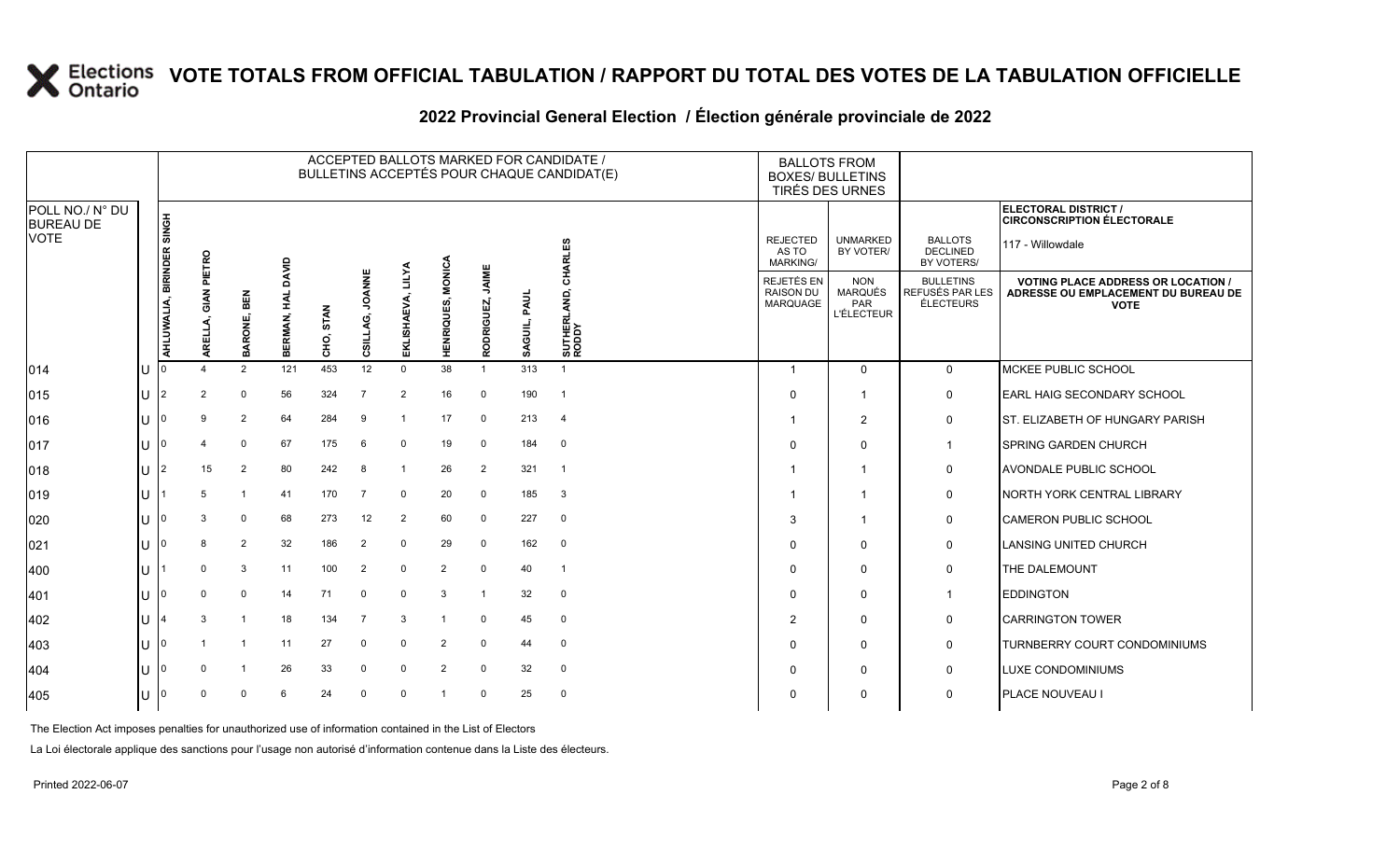|                                     |    |                     |          |                |                     |           |                           |                             |                   |                     |                 | ACCEPTED BALLOTS MARKED FOR CANDIDATE /<br>BULLETINS ACCEPTÉS POUR CHAQUE CANDIDAT(E) | <b>BALLOTS FROM</b><br><b>BOXES/ BULLETINS</b><br>TIRÉS DES URNES |                                                          |                                                         |                                                                                                 |
|-------------------------------------|----|---------------------|----------|----------------|---------------------|-----------|---------------------------|-----------------------------|-------------------|---------------------|-----------------|---------------------------------------------------------------------------------------|-------------------------------------------------------------------|----------------------------------------------------------|---------------------------------------------------------|-------------------------------------------------------------------------------------------------|
| POLL NO./ N° DU<br><b>BUREAU DE</b> |    | <b>HONIS</b>        |          |                |                     |           |                           |                             |                   |                     |                 |                                                                                       |                                                                   |                                                          |                                                         | ELECTORAL DISTRICT /<br><b>CIRCONSCRIPTION ÉLECTORALE</b>                                       |
| VOTE                                |    |                     | PIETRO   |                | DAVID               |           |                           |                             |                   |                     |                 | ഗ<br>ш                                                                                | <b>REJECTED</b><br>AS TO<br>MARKING/                              | <b>UNMARKED</b><br>BY VOTER/                             | <b>BALLOTS</b><br><b>DECLINED</b><br>BY VOTERS/         | 117 - Willowdale                                                                                |
|                                     |    | AHLUWALIA, BIRINDER | ₹<br>핉   | BEN<br>BARONE, | 킻<br><b>BERMAN,</b> | CHO, STAN | <b>JOANNE</b><br>CSILLAG, | <b>LILYA</b><br>EKLISHAEVA, | HENRIQUES, MONICA | JAIME<br>RODRIGUEZ, | PAUL<br>SAGUIL, | ਨ<br>SUTHERI<br>RODDY                                                                 | REJETÉS EN<br><b>RAISON DU</b><br>MARQUAGE                        | <b>NON</b><br><b>MARQUÉS</b><br>PAR<br><b>L'ÉLECTEUR</b> | <b>BULLETINS</b><br>REFUSÉS PAR LES<br><b>ÉLECTEURS</b> | <b>VOTING PLACE ADDRESS OR LOCATION /</b><br>ADRESSE OU EMPLACEMENT DU BUREAU DE<br><b>VOTE</b> |
| 406                                 | Iυ |                     | $\Omega$ | $\Omega$       | 9                   | 50        | $\mathbf 0$               | 2                           | 5                 | $\Omega$            | 44              | $\Omega$                                                                              | $\Omega$                                                          | $\Omega$                                                 | $\mathbf{0}$                                            | PLACE NOUVEAU II                                                                                |
| 407                                 | IU | 10                  | $\Omega$ | -1             | 28                  | 59        |                           | -1                          | 3                 | 0                   | 62              | $\mathbf 0$                                                                           | 7                                                                 | $\Omega$                                                 | 0                                                       | <b>PARK PALACE</b>                                                                              |
| 408                                 | ΙU |                     |          | 0              | 32                  | 88        | $\overline{7}$            | 0                           | $\overline{7}$    | 0                   | 58              | $\mathbf 0$                                                                           | $\mathbf{0}$                                                      | $\overline{\mathbf{1}}$                                  | 0                                                       | <b>VOGUE CONDOMINIUMS</b>                                                                       |
| 409                                 | IU |                     |          | $\overline{2}$ | 8                   | 50        |                           | $\mathbf 0$                 | 5                 | $\mathbf 0$         | 47              | $\overline{1}$                                                                        | $\mathbf{0}$                                                      | $\Omega$                                                 | $\mathbf{1}$                                            | THE PARAMOUNT                                                                                   |
| 410                                 | IU |                     | 3        | $\mathbf 0$    | 6                   | 26        | $\mathbf 0$               | $\mathbf 0$                 | 4                 | $\mathbf 0$         | 20              | $\overline{0}$                                                                        | $\mathbf{0}$                                                      | $\Omega$                                                 | 0                                                       | <b>PARK LANE II</b>                                                                             |
| 411                                 | IU |                     | $\Omega$ | $\mathbf 0$    | 4                   | 24        | $\mathbf 0$               | $\Omega$                    | $\overline{2}$    | 0                   | 17              | $\mathbf 0$                                                                           | $\Omega$                                                          | $\mathbf 0$                                              | 0                                                       | <b>PARK LANE I</b>                                                                              |
| 412                                 | IU |                     | 4        | $\overline{2}$ | 44                  | 84        | Δ                         | $\Omega$                    | 3                 | $\Omega$            | 121             | $\overline{2}$                                                                        | $\mathbf{0}$                                                      | $\mathbf 0$                                              | 0                                                       | THE GALLERIA                                                                                    |
| 413                                 | IU |                     | 0        | $\mathbf{1}$   | 11                  | 38        |                           | $\mathbf 0$                 | $\overline{2}$    | $\mathbf 0$         | 49              | $\overline{1}$                                                                        | $\mathbf{0}$                                                      | $\mathbf 0$                                              | 0                                                       | <b>CHICAGO</b>                                                                                  |
| 414                                 | IU |                     |          | 2              | 22                  | 55        | $\mathbf 0$               | $\Omega$                    | 6                 | $\Omega$            | 55              | $\mathbf 0$                                                                           | $\Omega$                                                          | $\overline{2}$                                           | 0                                                       | <b>MERIDIAN RESIDENCES</b>                                                                      |
| 415                                 | IU |                     | 5        | $\mathbf{0}$   | 37                  | 79        | 2                         |                             | 6                 | $\Omega$            | 86              | $\overline{1}$                                                                        |                                                                   | $\Omega$                                                 | 0                                                       | PRINCESS PLACE 3 AT 26 OLIVE AVENUE                                                             |
| 416                                 | Iυ |                     | 2        | $\mathbf 0$    | 22                  | 51        | 8                         | $\overline{1}$              | 3                 | 0                   | 35              | $\overline{1}$                                                                        | -1                                                                | $\Omega$                                                 | 0                                                       | <b>SONATA</b>                                                                                   |
| 417                                 | IU |                     | 3        | $\mathbf 0$    | 6                   | 32        | 3                         | $\mathbf 0$                 | 5                 | $\mathbf 0$         | 26              | $\overline{1}$                                                                        | $\mathbf{0}$                                                      | $\overline{1}$                                           | $\mathbf 0$                                             | <b>MONA LISA</b>                                                                                |
| 418                                 | IU |                     | $\Omega$ | 0              | 20                  | 60        |                           | 0                           | $\overline{4}$    | 0                   | 47              | $\overline{\mathbf{0}}$                                                               | $\Omega$                                                          | $\Omega$                                                 | 0                                                       | <b>PULSE CONDOMINIUMS</b>                                                                       |
| 419                                 | ΙU | 13                  | 4        | -1             | 28                  | 67        | $\mathbf 0$               | 3                           | 2                 | $\Omega$            | 54              | $\overline{0}$                                                                        | $\Omega$                                                          | $\mathbf 0$                                              | 0                                                       | <b>SYMPHONY SQUARE</b>                                                                          |
|                                     |    |                     |          |                |                     |           |                           |                             |                   |                     |                 |                                                                                       |                                                                   |                                                          |                                                         |                                                                                                 |

#### **2022 Provincial General Election / Élection générale provinciale de 2022**

The Election Act imposes penalties for unauthorized use of information contained in the List of Electors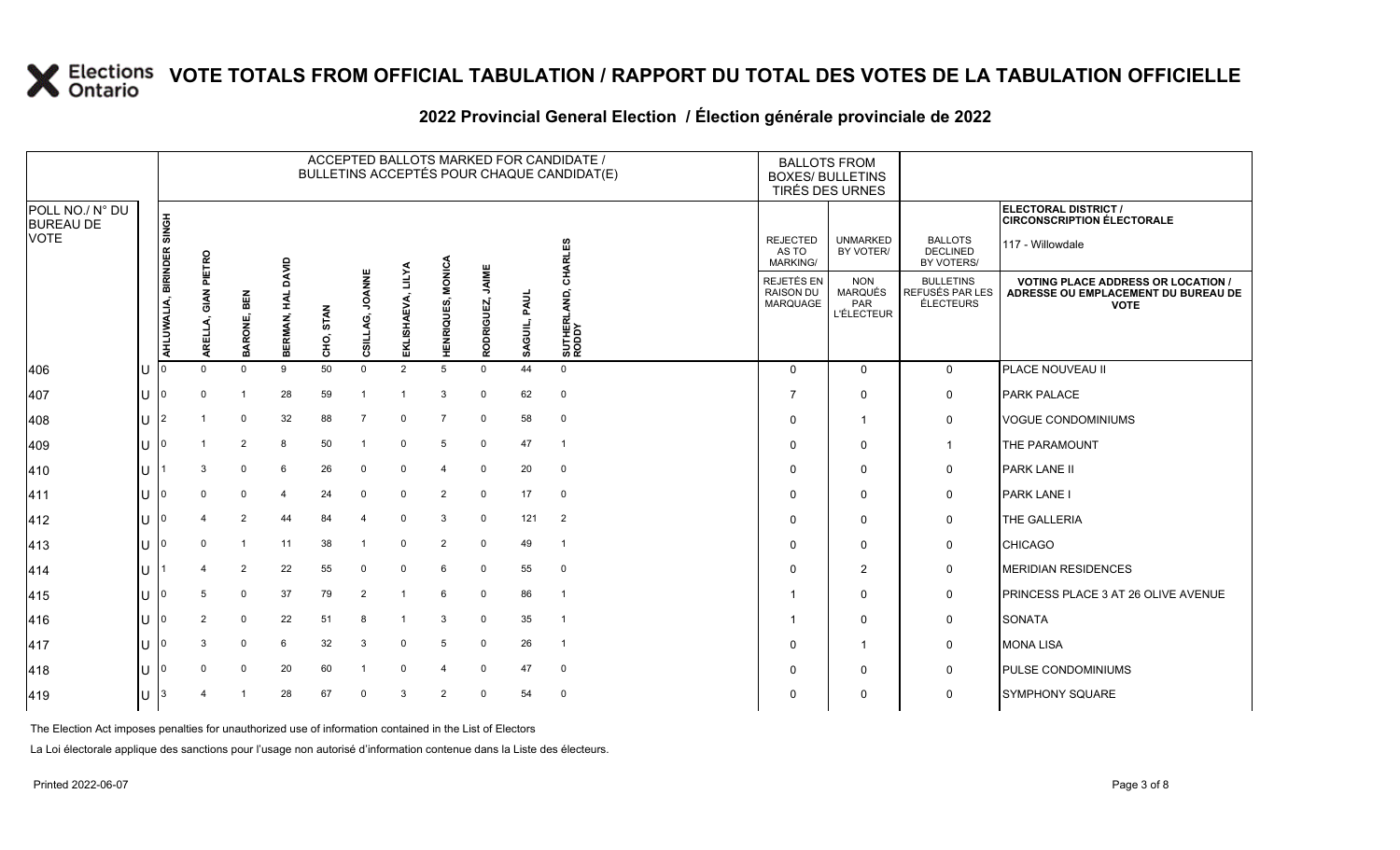|                                     | ACCEPTED BALLOTS MARKED FOR CANDIDATE /<br>BULLETINS ACCEPTÉS POUR CHAQUE CANDIDAT(E) |                     |                |                |                     |           |                           |                             |                   |                     |                 |                          |  | <b>BALLOTS FROM</b><br><b>BOXES/ BULLETINS</b><br>TIRÉS DES URNES |                                                          |                                                         |                                                                                                 |
|-------------------------------------|---------------------------------------------------------------------------------------|---------------------|----------------|----------------|---------------------|-----------|---------------------------|-----------------------------|-------------------|---------------------|-----------------|--------------------------|--|-------------------------------------------------------------------|----------------------------------------------------------|---------------------------------------------------------|-------------------------------------------------------------------------------------------------|
| POLL NO./ N° DU<br><b>BUREAU DE</b> |                                                                                       | <b>HONG</b>         |                |                |                     |           |                           |                             |                   |                     |                 |                          |  |                                                                   |                                                          |                                                         | ELECTORAL DISTRICT /<br><b>CIRCONSCRIPTION ÉLECTORALE</b>                                       |
| <b>VOTE</b>                         |                                                                                       |                     | PIETRO         |                | DAVID               |           |                           |                             |                   |                     |                 | CHARLES                  |  | <b>REJECTED</b><br>AS TO<br><b>MARKING/</b>                       | <b>UNMARKED</b><br>BY VOTER/                             | <b>BALLOTS</b><br><b>DECLINED</b><br>BY VOTERS/         | 117 - Willowdale                                                                                |
|                                     |                                                                                       | AHLUWALIA, BIRINDER | ζ<br>핉         | BEN<br>BARONE, | 킻<br><b>BERMAN,</b> | CHO, STAN | <b>JOANNE</b><br>CSILLAG, | <b>LILYA</b><br>EKLISHAEVA, | HENRIQUES, MONICA | JAIME<br>RODRIGUEZ, | PAUL<br>SAGUIL, | ℥<br>SUTHERL<br>RODDY    |  | REJETÉS EN<br><b>RAISON DU</b><br>MARQUAGE                        | <b>NON</b><br>MARQUÉS<br><b>PAR</b><br><b>L'ÉLECTEUR</b> | <b>BULLETINS</b><br>REFUSÉS PAR LES<br><b>ÉLECTEURS</b> | <b>VOTING PLACE ADDRESS OR LOCATION /</b><br>ADRESSE OU EMPLACEMENT DU BUREAU DE<br><b>VOTE</b> |
| 420                                 | IU                                                                                    |                     | $\Omega$       | $\Omega$       | 11                  | 29        | $\overline{1}$            | $\Omega$                    | $\Delta$          | $\Omega$            | 35              | $\mathbf{0}$             |  | $\Omega$                                                          | $\mathbf 0$                                              | $\mathbf 0$                                             | <b>MONET</b>                                                                                    |
| 421                                 | IU                                                                                    | 10                  | $\overline{2}$ | $\mathbf 0$    | 10                  | 41        | 3                         | $\mathbf 0$                 | $\overline{4}$    | $\mathbf 0$         | 53              | $\mathbf 0$              |  | $\Omega$                                                          | $\mathbf 0$                                              | 0                                                       | <b>DYNASTY TOWER</b>                                                                            |
| 422                                 | IU                                                                                    |                     | $\Omega$       | $\mathbf 0$    | 8                   | 33        | $\mathbf 0$               | $\mathbf 0$                 | 2                 | 0                   | 14              | $\mathbf 0$              |  | $\Omega$                                                          | 0                                                        | 0                                                       | THE MONACO                                                                                      |
| 423                                 | IU                                                                                    |                     | $\mathbf 0$    | $\mathbf 0$    | 28                  | 140       | $\overline{1}$            | $\overline{1}$              | 11                | 0                   | 81              | $\overline{0}$           |  | $\mathcal{P}$                                                     | 3                                                        | 0                                                       | <b>SOMMERSET WAY</b>                                                                            |
| 424                                 | IU.                                                                                   |                     | $\mathbf 0$    | $\mathbf 0$    | 13                  | 42        | 4                         | $\overline{2}$              | 0                 | 0                   | 60              | $\mathbf 0$              |  | $\Omega$                                                          | 0                                                        | 0                                                       | <b>GRAND TRIOMPHE 2</b>                                                                         |
| 425                                 | IU                                                                                    |                     | 8              | $\mathbf 0$    | 20                  | 98        | 2                         |                             | 8                 | 0                   | 92              | $\mathbf 0$              |  | $\Omega$                                                          | $\overline{1}$                                           | 0                                                       | <b>SKYVIEW ON YONGE</b>                                                                         |
| 426                                 | IU                                                                                    |                     | $\mathbf 0$    | $\mathbf 0$    | 24                  | 48        | $\mathbf 0$               | $\mathbf 0$                 | 2                 | $\Omega$            | 54              | $\mathbf 0$              |  | $\Omega$                                                          | $\mathbf 0$                                              | 0                                                       | <b>GRAND TRIOMPHE</b>                                                                           |
| 427                                 | IU                                                                                    |                     | 2              | 1              | 16                  | 43        | -1                        | $\mathbf 0$                 | 2                 | 0                   | 38              | $\overline{\phantom{0}}$ |  |                                                                   | 0                                                        | 0                                                       | <b>PARKSIDE NORTHTOWN</b>                                                                       |
| 428                                 | IU                                                                                    |                     | 2              | 0              | 25                  | 85        | 10                        | $\mathbf 0$                 | $\overline{7}$    | 0                   | 88              | $\mathbf 0$              |  | $\overline{2}$                                                    | $\mathbf 0$                                              | 0                                                       | <b>TRIOMPHE I AND II</b>                                                                        |
| 429                                 | IU                                                                                    |                     |                | $\mathbf{1}$   | 10                  | 41        | 3                         | $\mathbf 0$                 |                   | $\Omega$            | 21              | $\mathbf 0$              |  | $\Omega$                                                          | $\mathbf 0$                                              | 0                                                       | <b>GRANDVIEW NORTHTOWN</b>                                                                      |
| 430                                 | IU                                                                                    |                     | $\Omega$       | $\mathbf 0$    | 8                   | 24        | 2                         | $\mathbf 0$                 | $\overline{4}$    | 0                   | 39              | $\mathbf 0$              |  | $\Omega$                                                          | $\mathbf 0$                                              | 0                                                       | <b>MARQUIS AT NORTHTOWN</b>                                                                     |
| 431                                 | IU                                                                                    |                     |                | $\mathbf{1}$   | 8                   | 80        | $\mathbf 0$               | $\overline{2}$              | $\overline{4}$    | 0                   | 84              | $\mathbf 0$              |  | $\Omega$                                                          | $\mathbf 0$                                              | $\mathbf 0$                                             | <b>RESIDENCES OF AVONSHIRE</b>                                                                  |
| 432                                 | 1 U                                                                                   |                     |                | $\overline{2}$ | 14                  | 51        | $\overline{2}$            |                             | 3                 | $\Omega$            | 28              | $\mathbf 0$              |  |                                                                   | $\mathbf 0$                                              | 0                                                       | <b>IMPERIAL I</b>                                                                               |
| 433                                 | IU                                                                                    | 10                  |                | -1             | 17                  | 55        | -1                        | 2                           | 6                 | 0                   | 55              | $\overline{0}$           |  | $\Omega$                                                          | $\overline{1}$                                           | 0                                                       | <b>MAJESTIC II</b>                                                                              |
|                                     |                                                                                       |                     |                |                |                     |           |                           |                             |                   |                     |                 |                          |  |                                                                   |                                                          |                                                         |                                                                                                 |

#### **2022 Provincial General Election / Élection générale provinciale de 2022**

The Election Act imposes penalties for unauthorized use of information contained in the List of Electors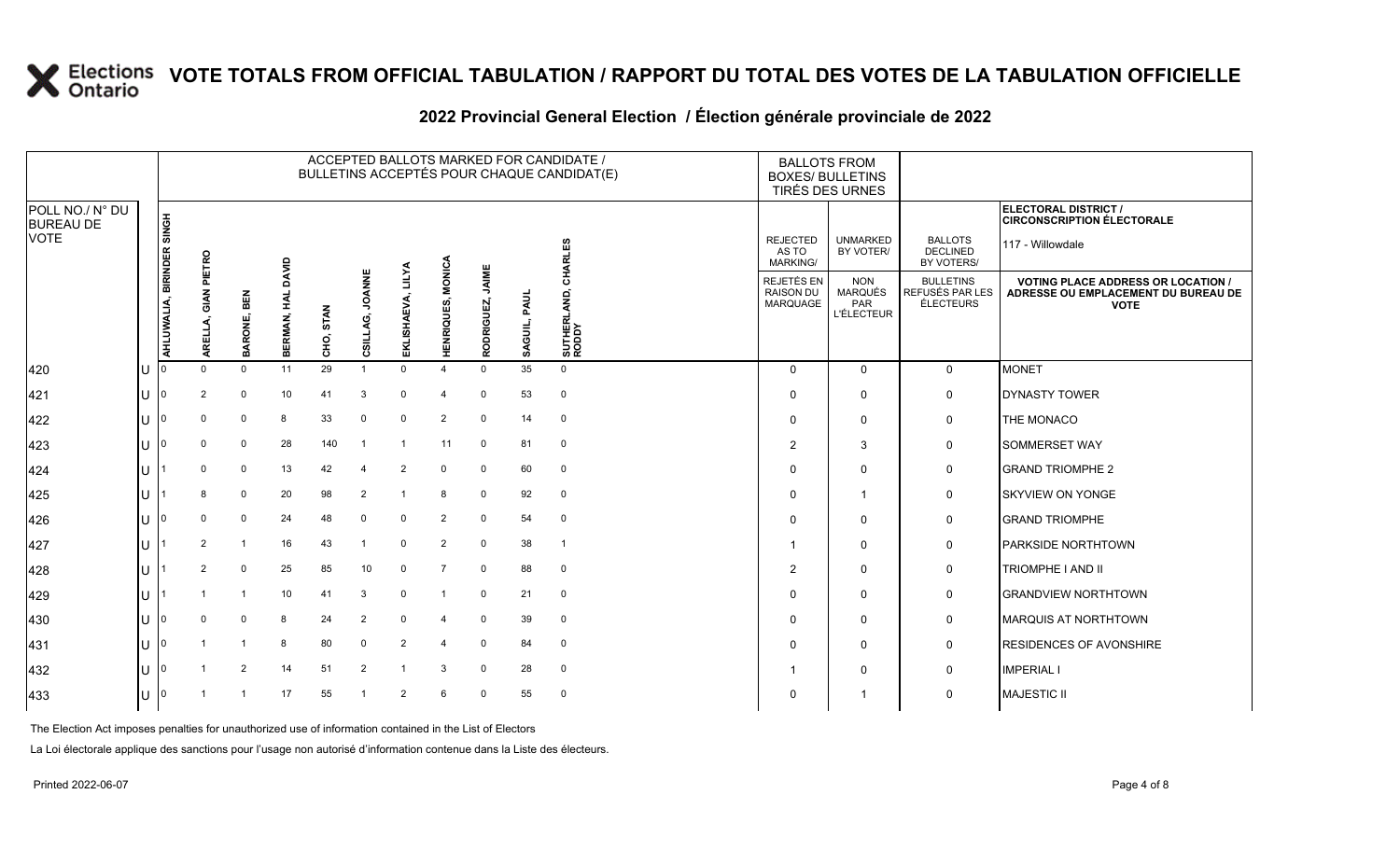|                                     |     |                           |                |                |                       |           |                 |                      |                          |                     |              | ACCEPTED BALLOTS MARKED FOR CANDIDATE /<br>BULLETINS ACCEPTÉS POUR CHAQUE CANDIDAT(E) | <b>BALLOTS FROM</b><br><b>BOXES/ BULLETINS</b><br>TIRÉS DES URNES |                                                          |                                                  |                                                                                                 |
|-------------------------------------|-----|---------------------------|----------------|----------------|-----------------------|-----------|-----------------|----------------------|--------------------------|---------------------|--------------|---------------------------------------------------------------------------------------|-------------------------------------------------------------------|----------------------------------------------------------|--------------------------------------------------|-------------------------------------------------------------------------------------------------|
| POLL NO./ N° DU<br><b>BUREAU DE</b> |     |                           |                |                |                       |           |                 |                      |                          |                     |              |                                                                                       |                                                                   |                                                          |                                                  | ELECTORAL DISTRICT /<br><b>CIRCONSCRIPTION ÉLECTORALE</b>                                       |
| <b>VOTE</b>                         |     |                           | PIETRO         |                | DAVID                 |           |                 |                      |                          |                     |              | CHARLES                                                                               | <b>REJECTED</b><br>AS TO<br>MARKING/                              | <b>UNMARKED</b><br>BY VOTER/                             | <b>BALLOTS</b><br><b>DECLINED</b><br>BY VOTERS/  | 117 - Willowdale                                                                                |
|                                     |     | AHLUWALIA, BIRINDER SINGH | AREI           | BARONE, BEN    | HAL<br><b>BERMAN,</b> | CHO, STAN | CSILLAG, JOANNE | LILYA<br>EKLISHAEVA, | <b>HENRIQUES, MONICA</b> | JAIME<br>RODRIGUEZ, | SAGUIL, PAUL | SUTHERLAND, (<br>RODDY                                                                | REJETÉS EN<br><b>RAISON DU</b><br>MARQUAGE                        | <b>NON</b><br><b>MARQUÉS</b><br>PAR<br><b>L'ÉLECTEUR</b> | <b>BULLETINS</b><br>REFUSÉS PAR LES<br>ÉLECTEURS | <b>VOTING PLACE ADDRESS OR LOCATION /</b><br>ADRESSE OU EMPLACEMENT DU BUREAU DE<br><b>VOTE</b> |
| 434                                 | IU  |                           | 3              |                | 10 <sup>°</sup>       | 37        |                 | $\Omega$             |                          | $\Omega$            | 31           | $\mathbf{0}$                                                                          | $\Omega$                                                          | $\mathbf 0$                                              | $\mathbf 0$                                      | <b>KINGSDALE</b>                                                                                |
| 435                                 | IU  | ı٥                        | 3              | $\overline{2}$ | 16                    | 77        | 2               |                      | 3                        | $\mathbf 0$         | 45           | $\mathbf 0$                                                                           | 0                                                                 | $\overline{\mathbf{1}}$                                  | $\overline{1}$                                   | <b>MAJESTIC I</b>                                                                               |
| 436                                 | IU  |                           | $\overline{a}$ | $\overline{1}$ | 25                    | 86        | 3               | $\mathbf 0$          | 12                       | 0                   | 69           | $\mathbf{0}$                                                                          | $\Omega$                                                          | $\mathbf 0$                                              | $\mathbf 0$                                      | <b>PENINSULA PLACE</b>                                                                          |
| 437                                 | IU  |                           |                | $\mathbf 0$    | 16                    | 28        | $\overline{1}$  |                      | $\overline{4}$           | $\mathbf 0$         | 34           | $\mathbf{0}$                                                                          |                                                                   | $\mathbf 0$                                              | $\mathbf 0$                                      | <b>EMPRESS PLAZA I</b>                                                                          |
| 438                                 | IU  |                           | $\mathbf 0$    | $\mathbf 0$    | 26                    | 61        |                 | $\mathbf 0$          |                          | $\mathbf 0$         | 39           | $\overline{1}$                                                                        | $\Omega$                                                          | $\mathbf 0$                                              | 0                                                | <b>ROYAL PINNACLE</b>                                                                           |
| 439                                 | IU. |                           | $\Omega$       | $\overline{2}$ | 15                    | 41        |                 |                      |                          | $\mathbf 0$         | 25           | $\overline{0}$                                                                        | 0                                                                 | $\mathbf 0$                                              | $\mathbf 0$                                      | <b>EMPRESS PLAZA II</b>                                                                         |
| 440                                 | ΙU  |                           | $\mathbf 0$    | $\mathbf{1}$   | 14                    | 50        | $\mathbf 0$     | 3                    | 3                        | $\mathbf 0$         | 48           | $\mathbf 0$                                                                           | $\Omega$                                                          | $\Omega$                                                 | $\mathbf 0$                                      | PINNACLE                                                                                        |
| 441                                 | IU  |                           | 2              | $\overline{1}$ | 16                    | 63        | $\mathbf 0$     | $\mathbf 0$          | 6                        | $\mathbf 0$         | 58           | $\mathbf 0$                                                                           | $\Omega$                                                          | $\mathbf 0$                                              | 0                                                | <b>BOULEVARD</b>                                                                                |
| 442                                 | IU. | 10                        |                | $\mathbf 1$    | 24                    | 90        | $\overline{2}$  | 0                    | 5                        | $\mathbf 0$         | 70           | $\overline{0}$                                                                        |                                                                   | $\overline{1}$                                           | $\mathbf 0$                                      | <b>HOLLYWOOD PLAZA</b>                                                                          |
| 443                                 | Ш   |                           | 2              | $\mathbf 0$    | 13                    | 34        | $\mathbf 0$     | $\mathbf 0$          | 2                        | $\mathbf 0$         | 77           | $\mathbf 0$                                                                           | $\Omega$                                                          | 2                                                        | $\mathbf 0$                                      | <b>BROADWAY ONE</b>                                                                             |
| 444                                 | IU  |                           |                | $\mathbf 0$    | 13                    | 63        | $\overline{2}$  | $\mathbf 0$          | 3                        | $\mathbf 0$         | 56           | $\mathbf 0$                                                                           | 2                                                                 | $\mathbf 0$                                              | $\mathbf 0$                                      | <b>BROADWAY TWO</b>                                                                             |
| 445                                 | IU  | ıη                        | 3              | $\overline{1}$ | 20                    | 51        | 2               | $\mathbf 0$          | 2                        | -1                  | 55           | $\overline{1}$                                                                        |                                                                   | $\overline{1}$                                           | $\mathbf 0$                                      | <b>ULTIMA NORTH</b>                                                                             |
| 446                                 | IU  |                           | $\Omega$       | $\mathbf{1}$   | 7                     | 34        | $\overline{1}$  | $\overline{2}$       | 2                        | $\mathbf 0$         | 59           | $\overline{0}$                                                                        | 4                                                                 | -1                                                       | $\mathbf 0$                                      | <b>ARISTO AT AVONSHIRE</b>                                                                      |
| 447                                 | IU  |                           | 2              | $\Omega$       | 14                    | 47        | $\Omega$        |                      | 8                        | $\mathbf 0$         | 47           | $\overline{0}$                                                                        | 0                                                                 |                                                          | $\mathbf 0$                                      | <b>ULTIMA SOUTH</b>                                                                             |
|                                     |     |                           |                |                |                       |           |                 |                      |                          |                     |              |                                                                                       |                                                                   |                                                          |                                                  |                                                                                                 |

#### **2022 Provincial General Election / Élection générale provinciale de 2022**

The Election Act imposes penalties for unauthorized use of information contained in the List of Electors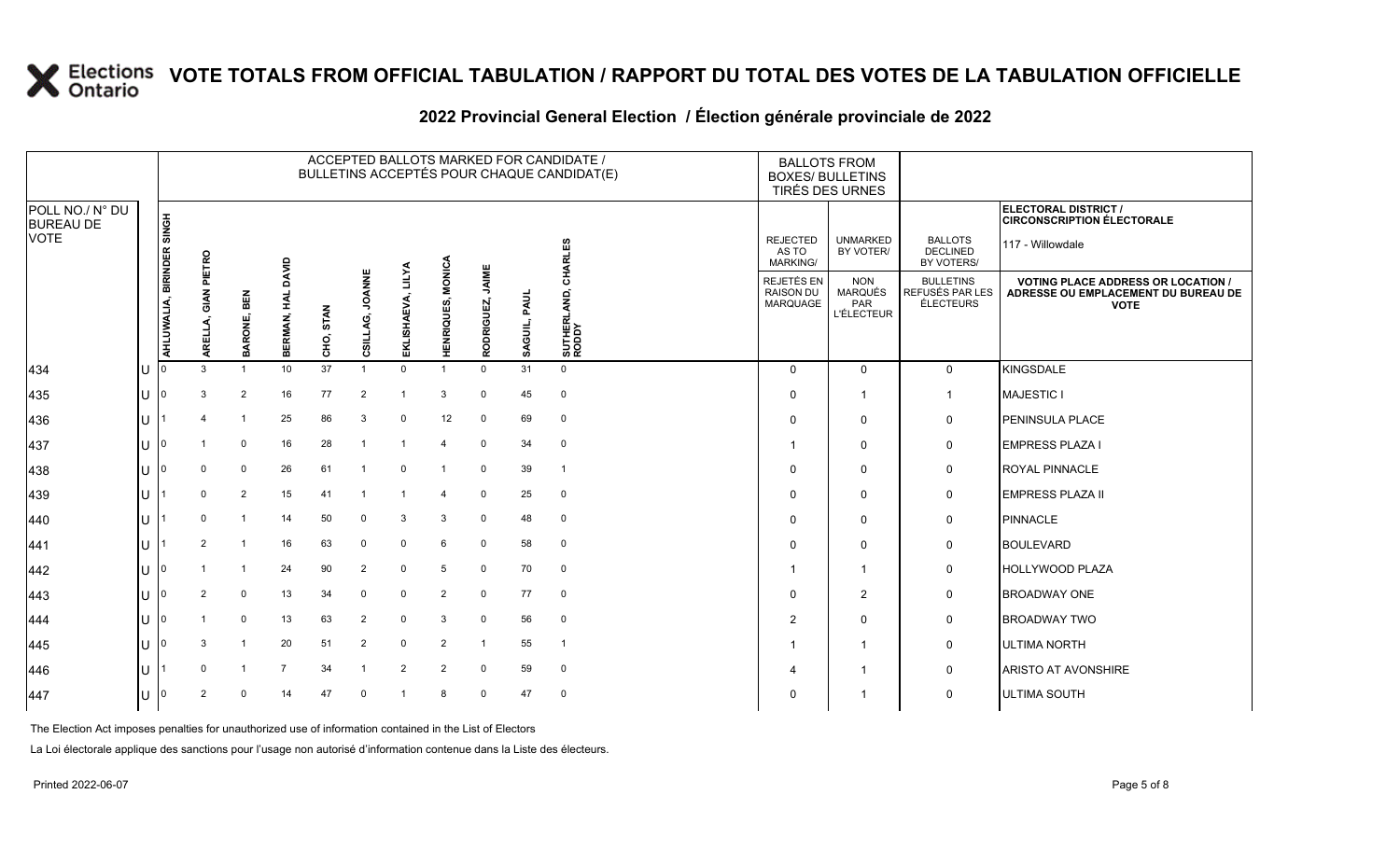|                                     |     |                           |                |                         |                |           |                           |                             |                          |                     |                 | ACCEPTED BALLOTS MARKED FOR CANDIDATE /<br>BULLETINS ACCEPTÉS POUR CHAQUE CANDIDAT(E) | <b>BALLOTS FROM</b><br><b>BOXES/ BULLETINS</b><br>TIRÉS DES URNES |                                                                 |                                                         |                                                                                                 |
|-------------------------------------|-----|---------------------------|----------------|-------------------------|----------------|-----------|---------------------------|-----------------------------|--------------------------|---------------------|-----------------|---------------------------------------------------------------------------------------|-------------------------------------------------------------------|-----------------------------------------------------------------|---------------------------------------------------------|-------------------------------------------------------------------------------------------------|
| POLL NO./ N° DU<br><b>BUREAU DE</b> |     |                           |                |                         |                |           |                           |                             |                          |                     |                 |                                                                                       |                                                                   |                                                                 |                                                         | ELECTORAL DISTRICT /<br><b>CIRCONSCRIPTION ÉLECTORALE</b>                                       |
| <b>VOTE</b>                         |     |                           | PIETRO         |                         | DAVID          |           |                           |                             |                          |                     |                 | CHARLES                                                                               | <b>REJECTED</b><br>AS TO<br><b>MARKING/</b>                       | <b>UNMARKED</b><br>BY VOTER/                                    | <b>BALLOTS</b><br><b>DECLINED</b><br>BY VOTERS/         | 117 - Willowdale                                                                                |
|                                     |     | AHLUWALIA, BIRINDER SINGH | इ<br>핉         | BEN<br>BARONE,          | BERMAN, HAL    | CHO, STAN | <b>JOANNE</b><br>CSILLAG, | <b>LILYA</b><br>EKLISHAEVA, | <b>HENRIQUES, MONICA</b> | JAIME<br>RODRIGUEZ, | PAUL<br>SAGUIL, | SUTHERLAND, (<br>RODDY                                                                | <b>REJETÉS EN</b><br><b>RAISON DU</b><br><b>MARQUAGE</b>          | <b>NON</b><br><b>MARQUÉS</b><br><b>PAR</b><br><b>L'ÉLECTEUR</b> | <b>BULLETINS</b><br>REFUSÉS PAR LES<br><b>ÉLECTEURS</b> | <b>VOTING PLACE ADDRESS OR LOCATION /</b><br>ADRESSE OU EMPLACEMENT DU BUREAU DE<br><b>VOTE</b> |
| 448                                 | IU  |                           |                |                         | 17             | 82        | $\mathbf{3}$              | $\Omega$                    | 5                        | $\Omega$            | 50              | $\mathbf 0$                                                                           | $\Omega$                                                          | $\mathbf{0}$                                                    | $\mathbf 0$                                             | <b>PLATINUM I</b>                                                                               |
| 449                                 | IU  |                           |                | 0                       | 20             | 35        | $\overline{4}$            | $\Omega$                    | 3                        | $\Omega$            | 61              | $\mathbf 0$                                                                           | $\overline{2}$                                                    | 3                                                               | 0                                                       | PEARL CONDOMINIUMS                                                                              |
| 450                                 | IU. |                           |                | $\mathbf 0$             | 15             | 100       | $\overline{2}$            | $\mathbf 0$                 | $\overline{7}$           | $\Omega$            | 93              | $\overline{4}$                                                                        | -1                                                                | $\mathbf 0$                                                     | 0                                                       | MANHATTAN PLACE                                                                                 |
| 451                                 | IU  |                           |                | $\overline{1}$          | 25             | 78        | 5                         | $\mathbf 0$                 | 6                        | $\mathbf 0$         | 85              | $\mathbf 0$                                                                           | $\Omega$                                                          | 11                                                              | 0                                                       | <b>RESIDENCES OF THE MADISON CENTRE</b>                                                         |
| 452                                 | ΙU  |                           | $\Omega$       | $\mathbf 0$             | 17             | 62        | $\mathbf 0$               | 0                           | $\overline{4}$           | 0                   | 106             | $\overline{1}$                                                                        | $\Omega$                                                          | $\mathbf{0}$                                                    | 0                                                       | <b>PLATINUM XO</b>                                                                              |
| 453                                 | IU. |                           | 3              | 2                       | 22             | 88        |                           | $\mathbf 0$                 | 10                       | $\mathbf 0$         | 68              | $\overline{0}$                                                                        | $\Omega$                                                          | $\mathbf 0$                                                     | $\mathbf 0$                                             | <b>RODEO WALK</b>                                                                               |
| 454                                 | IU  |                           |                | $\overline{1}$          | 15             | 104       | $\overline{2}$            | $\Omega$                    | 6                        | $\mathbf 0$         | 68              | $\mathbf 0$                                                                           | -1                                                                | $\Omega$                                                        | $\overline{1}$                                          | <b>ATRIUM II</b>                                                                                |
| 455                                 | IU  |                           | $\Omega$       | 0                       | 23             | 77        |                           | $\mathbf 0$                 | 9                        | $\Omega$            | 90              | 0                                                                                     | -1                                                                | $\mathbf 0$                                                     | 0                                                       | <b>ATRIUM</b>                                                                                   |
| 456                                 | lU. |                           | $\overline{2}$ | $\mathbf 0$             | 19             | 69        | $\mathbf 0$               |                             | 11                       | 0                   | 92              | $\mathbf 0$                                                                           | - 1                                                               | $\mathbf 0$                                                     | $\mathbf 1$                                             | <b>PAVILION</b>                                                                                 |
| 457                                 |     |                           | $\Omega$       | $\overline{\mathbf{1}}$ | 13             | 46        |                           | $\mathbf 0$                 | $\overline{1}$           | $\mathbf 0$         | 60              | $\overline{0}$                                                                        | $\overline{2}$                                                    | $\Omega$                                                        | $\mathbf 0$                                             | <b>PAVILION DEL SOL</b>                                                                         |
| 458                                 | IU  |                           |                | -1                      | 24             | 67        |                           | $\mathbf 0$                 | $\overline{7}$           | -1                  | 104             | $\mathbf 0$                                                                           | $\Omega$                                                          | 0                                                               | 0                                                       | <b>IMINTO GARDENS</b>                                                                           |
| 459                                 | ΙU  | 10                        |                | 0                       | $\overline{7}$ | 28        | 2                         |                             | 3                        | 0                   | 28              | $\mathbf 0$                                                                           | $\Omega$                                                          | 0                                                               | 0                                                       | COSMO II - 31 BALES AVENUE                                                                      |
| 460                                 |     |                           | $\overline{2}$ | $\mathbf 0$             | 17             | 40        | $\mathbf 0$               | $\mathbf 0$                 | 5                        | $\mathbf 0$         | 38              | $\mathbf 0$                                                                           | $\Omega$                                                          | 0                                                               | $\mathbf 0$                                             | COSMO 1 RESIDENCE- 35 BALES AVENUE                                                              |
| 461                                 | IU  |                           | $\Omega$       | 0                       | 14             | 39        | $\mathbf 0$               | $\mathbf 0$                 | $\overline{7}$           | $\mathbf 0$         | 27              | $\mathbf 0$                                                                           | 3                                                                 | $\mathbf{0}$                                                    | $\mathbf 0$                                             | <b>BAYVIEW MANSIONS</b>                                                                         |
|                                     |     |                           |                |                         |                |           |                           |                             |                          |                     |                 |                                                                                       |                                                                   |                                                                 |                                                         |                                                                                                 |

### **2022 Provincial General Election / Élection générale provinciale de 2022**

The Election Act imposes penalties for unauthorized use of information contained in the List of Electors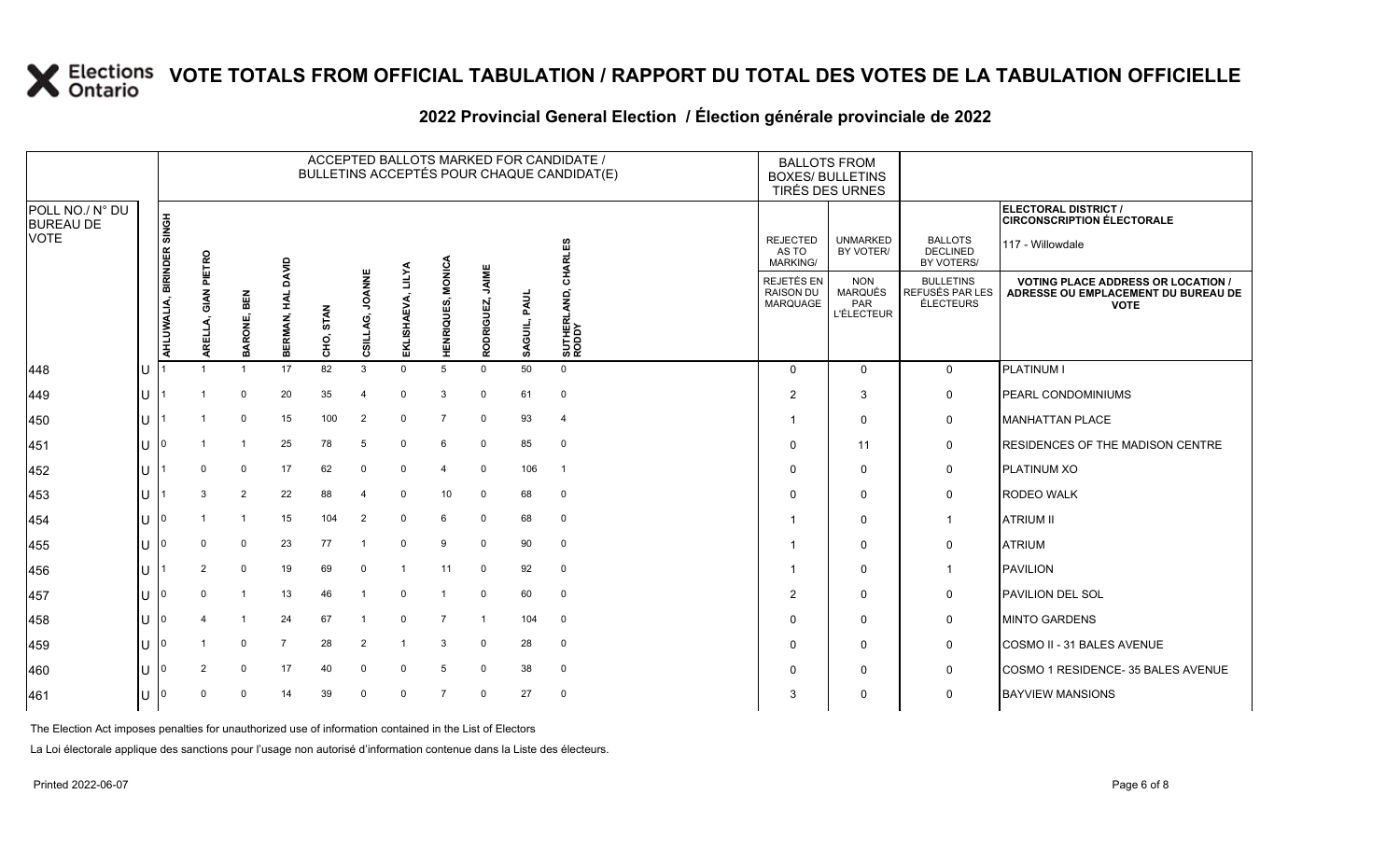|                                     |    |                     |                |                |                     |           |                           |                                   |                                    |                     |                 | ACCEPTED BALLOTS MARKED FOR CANDIDATE /<br>BULLETINS ACCEPTÉS POUR CHAQUE CANDIDAT(E) | <b>BALLOTS FROM</b><br><b>BOXES/ BULLETINS</b><br>TIRÉS DES URNES |                                                          |                                                         |                                                                                                 |
|-------------------------------------|----|---------------------|----------------|----------------|---------------------|-----------|---------------------------|-----------------------------------|------------------------------------|---------------------|-----------------|---------------------------------------------------------------------------------------|-------------------------------------------------------------------|----------------------------------------------------------|---------------------------------------------------------|-------------------------------------------------------------------------------------------------|
| POLL NO./ N° DU<br><b>BUREAU DE</b> |    | <b>HONIS</b>        |                |                |                     |           |                           |                                   |                                    |                     |                 |                                                                                       |                                                                   |                                                          |                                                         | ELECTORAL DISTRICT /<br><b>CIRCONSCRIPTION ÉLECTORALE</b>                                       |
| <b>VOTE</b>                         |    | AHLUWALIA, BIRINDER | PIETRO         |                | DAVID               |           |                           |                                   |                                    |                     |                 | <b>RLES</b>                                                                           | <b>REJECTED</b><br>AS TO<br><b>MARKING/</b>                       | <b>UNMARKED</b><br>BY VOTER/                             | <b>BALLOTS</b><br><b>DECLINED</b><br>BY VOTERS/         | 117 - Willowdale                                                                                |
|                                     | ш  |                     | z<br>핉         | BEN<br>BARONE, | 죞<br><b>BERMAN,</b> | CHO, STAN | <b>JOANNE</b><br>CSILLAG, | <b>LILYA</b><br>EKLISHAEVA,       | <b>MONICA</b><br><b>HENRIQUES,</b> | JAIME<br>RODRIGUEZ, | PAUL<br>SAGUIL, | 좋<br>SUTHERLAND,<br>RODDY                                                             | REJETÉS EN<br><b>RAISON DU</b><br>MARQUAGE                        | <b>NON</b><br><b>MARQUÉS</b><br>PAR<br><b>L'ÉLECTEUR</b> | <b>BULLETINS</b><br>REFUSÉS PAR LES<br><b>ÉLECTEURS</b> | <b>VOTING PLACE ADDRESS OR LOCATION /</b><br>ADRESSE OU EMPLACEMENT DU BUREAU DE<br><b>VOTE</b> |
| 462                                 |    |                     |                | $\Omega$       | $\overline{4}$      | 25        | $\mathbf 0$               | $\Omega$                          | 3                                  | $\Omega$            | 32              | $\mathbf 0$                                                                           | $\Omega$                                                          | $\Omega$                                                 | $\mathbf 0$                                             | <b>BAYVIEW MANSIONS II</b>                                                                      |
| 463                                 | IU |                     | 2              | -1             | 33                  | 68        | $\Omega$                  | 3                                 | 10                                 | -1                  | 85              | $\overline{0}$                                                                        | $\Omega$                                                          | 0                                                        | 0                                                       | <b>RESIDENCE OF AVONDALE</b>                                                                    |
| 464                                 | IU |                     |                | $\Omega$       | 8                   | 35        |                           | $\Omega$                          |                                    | 0                   | 40              | $\mathbf 0$                                                                           |                                                                   | $\mathbf 0$                                              | 0                                                       | <b>SPECTRUM II</b>                                                                              |
| 465                                 | IU |                     |                | 0              | 13                  | 42        |                           | $\mathbf 0$                       | $\overline{4}$                     | 0                   | 76              | $\mathbf 0$                                                                           | 2                                                                 | $\mathbf 0$                                              | 0                                                       | MANSIONS OF AVONDALE                                                                            |
| 466                                 | IU |                     |                | $\mathbf{1}$   | $\overline{7}$      | 40        | $\mathbf 0$               | $\mathbf 0$                       | 3                                  | 3                   | 64              | $\mathbf 0$                                                                           | $\Omega$                                                          | $\Omega$                                                 | 0                                                       | SPECTRUM I                                                                                      |
| 467                                 | IU |                     | $\overline{2}$ | $\mathbf 0$    | 21                  | 39        |                           | $\mathbf 0$                       | 8                                  | $\Omega$            | 55              | $\mathbf 0$                                                                           |                                                                   | $\mathbf 0$                                              | 0                                                       | <b>HARRISON</b>                                                                                 |
| 468                                 | IU |                     | 2              | -1             | 26                  | 154       | $\overline{a}$            | 3                                 | 18                                 | $\Omega$            | 165             | $\overline{0}$                                                                        | 2                                                                 | $\Omega$                                                 | -1                                                      | <b>SKYMARK CENTRE AT AVONDALE</b>                                                               |
| 700                                 | IU |                     |                |                |                     |           |                           | COMBINED WITH 705 / COMBINÉ À 705 |                                    |                     |                 |                                                                                       |                                                                   |                                                          |                                                         |                                                                                                 |
| 701                                 | IU | I2                  |                | 3              | 3                   | 77        | 2                         |                                   |                                    | 0                   | 18              | $\overline{1}$                                                                        |                                                                   | $\mathbf 0$                                              | 0                                                       | <b>WILLOWDALE MANOR</b>                                                                         |
| 702                                 | Ш  |                     | 2              | $\mathbf 0$    | 13                  | 33        | 2                         | $\mathbf 0$                       | $\overline{7}$                     | $\overline{1}$      | 49              | $\overline{1}$                                                                        |                                                                   | 3                                                        | 0                                                       | <b>CAREFREE LODGE</b>                                                                           |
| 703                                 | IU |                     | 2              | 2              | 24                  | 90        | -1                        | 3                                 | 5                                  | 0                   | 16              | $\mathbf 0$                                                                           |                                                                   | $\overline{2}$                                           | $\mathbf 1$                                             | <b>I</b> SCHWARTZ REISMAN SENIOR LIVING                                                         |
| 704                                 | IU |                     | $\Omega$       | $\mathbf 0$    | 3                   | 6         | $\mathbf 0$               | $\Omega$                          | $\mathbf{0}$                       | 0                   | 5               | $\overline{2}$                                                                        |                                                                   | $\mathbf 0$                                              | 0                                                       | <b>CHELTENHAM CARE COMMUNITY</b>                                                                |
| 705                                 | IU |                     |                | $\mathbf 0$    | $\overline{4}$      |           | $\mathbf 0$               | $\mathbf 0$                       | $\mathbf 0$                        | 0                   | 13              | $\overline{1}$                                                                        |                                                                   | $\mathbf 0$                                              | $\mathbf 0$                                             | <b>ONE KENTON PLACE</b>                                                                         |
| 706                                 | IU |                     | $\overline{2}$ | 3              | 8                   | 61        | 2                         |                                   |                                    | $\mathbf 0$         | 15              | - 1                                                                                   | $\Omega$                                                          | $\overline{1}$                                           | $\mathbf 0$                                             | <b>KEMPFORD MANOR</b>                                                                           |
|                                     |    |                     |                |                |                     |           |                           |                                   |                                    |                     |                 |                                                                                       |                                                                   |                                                          |                                                         |                                                                                                 |

### **2022 Provincial General Election / Élection générale provinciale de 2022**

The Election Act imposes penalties for unauthorized use of information contained in the List of Electors